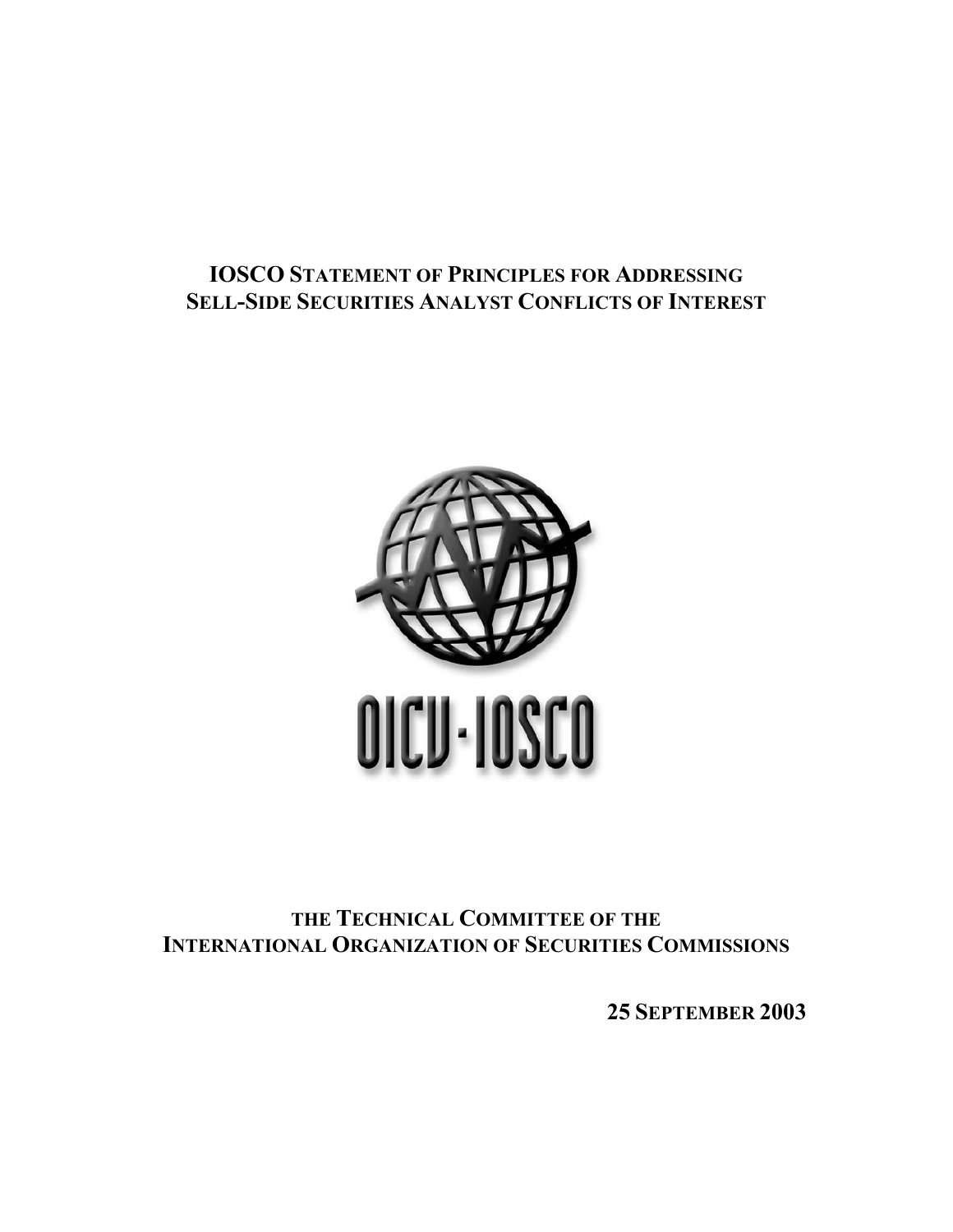# **IOSCO STATEMENT OF PRINCIPLES FOR ADDRESSING SELL-SIDE SECURITIES ANALYST CONFLICTS OF INTEREST**

### **I. INTRODUCTION**

- 1. The primary objectives of securities regulators, as described in IOSCO's Objectives and Principles of Securities Regulation, are protecting investors, ensuring that markets are fair, efficient and transparent, and reducing systemic risk.<sup>1</sup> The flow of timely and accurate information about issuers and securities is fundamental to achieving these objectives. However, the volume of this information can be daunting to many investors. Securities analysts can provide valuable insights to investors trying to make sense of a wide range of information. They study companies and industries, analyze raw data, and may make forecasts or recommendations about whether to buy, hold or sell securities.
- 2. The Technical Committee recognizes that "sell-side" analysts,  $2 \text{ in particular } -i.e.,$ securities analysts employed by the research departments of full-service investment firms such as broker-dealers and investment banks — can face conflicts of interest that may compromise their abilities to offer investors independent, unbiased opinions. Sell-side analysts are by no means alone in facing such conflicts of interest and concepts developed in this work could be used in other areas. But the multiple roles these analysts may play within their organizations can pose special problems with respect to investor protection. Indeed, they can result in biased research that harms investors and undermines the fairness, efficiency and transparency of markets.
- 3. Because of concerns that analyst conflicts of interest pose problems for investor protection, the Technical Committee has examined the conflicts of interest analysts face and the methods securities regulators rely on to address these conflicts. The Technical Committee's review is summarized in the attached report (the "Report On Analyst Conflicts Of Interest") that outlines the types of conflicts of interest analysts face, along with the legislative, regulatory and private-sector mechanisms in place or contemplated to eliminate or manage these conflicts.<sup>3</sup>
- 4. The Technical Committee found that, generally, the conduct and professionalism of securities analysts is monitored and supervised by (1) the firms that employ analysts, (2) self-regulatory organizations (SROs), (3) government regulators or other authorized securities regulatory authorities, and/or (4) professional associations. Not all of these four types of oversight are present in all jurisdictions, and the degree of oversight conducted by each of these types of bodies varies by jurisdiction and even within a given jurisdiction, depending on the positions and duties of a particular analyst.
- 5. The Technical Committee also found that a number of regulators, SROs, and professional associations have recently proposed new statutes, regulations, rules or codes designed to address these conflicts. Other jurisdictions are actively considering

 1 See IOSCO, *Objectives and Principles of Securities Regulation* (September 1998).

 $2^2$  For the purposes of these Principles, the term "analyst" refers to sell-side securities research analysts.

<sup>3</sup> See IOSCO Technical Committee, *Report On Analyst Conflicts Of Interest* (September 2003).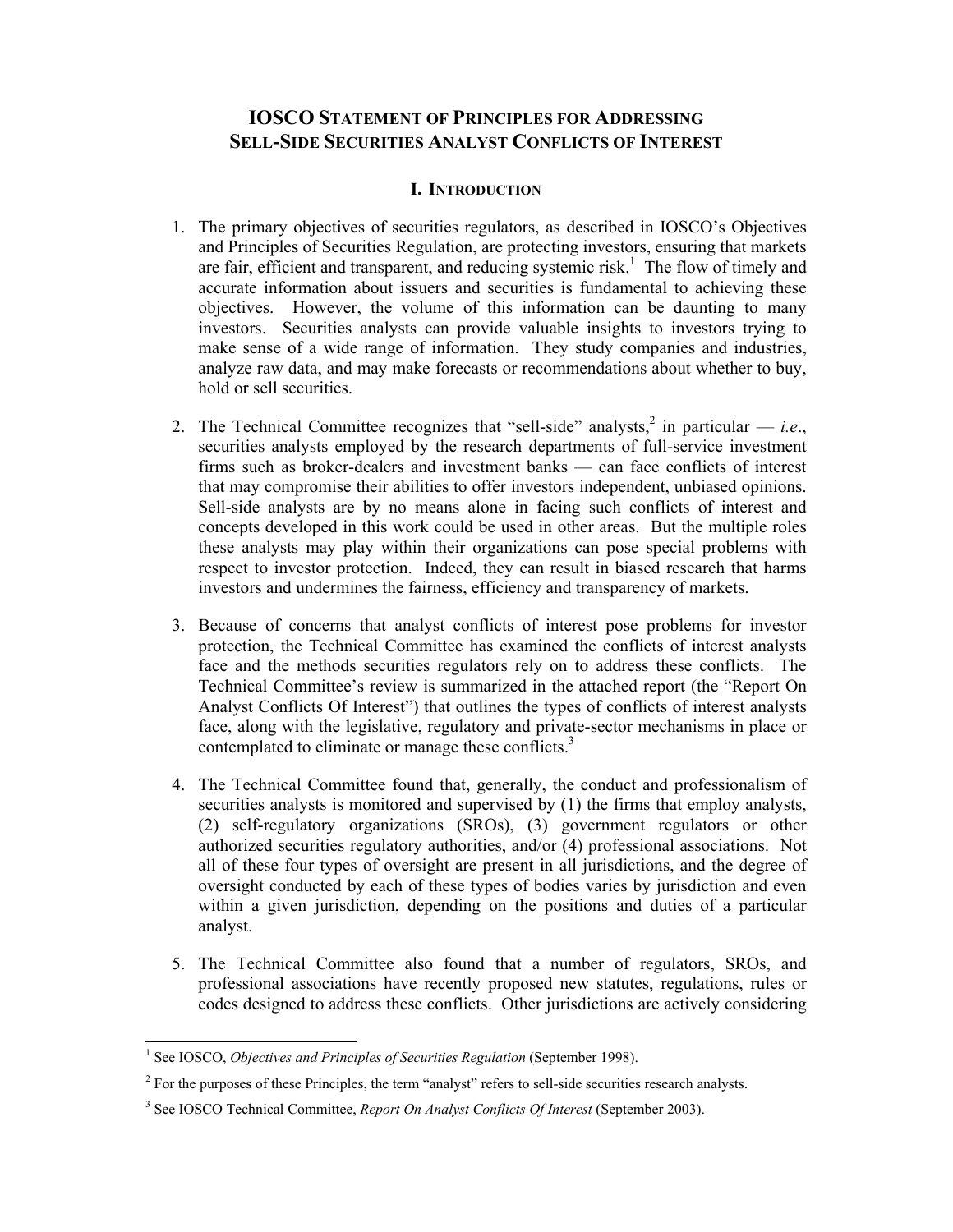whether to adopt new guidelines or requirements to eliminate, manage or disclose analyst conflicts of interest.

- 6. Given such activity, the Technical Committee has concluded that a set of IOSCO principles regarding analyst conflicts of interest would be a valuable tool for IOSCO jurisdictions wishing to improve their oversight of securities analysts and would assist in the convergence of regulatory approaches.
- 7. A primary objective for regulators, investors, firms and analysts alike is an environment where research produced by analysts for clients is objective, clear, fair and not misleading. To help achieve this objective, the principles developed by IOSCO's Technical Committee focus on:
	- a. The identification and elimination, avoidance, management or disclosure of conflicts of interest faced by analysts;
	- b. The integrity of analysts and their research; and
	- c. The education of investors concerning the actual and potential conflicts of interest analysts face.
- 8. The principles are intended to address the key issues regarding analyst conflicts of interest. They are designed to apply to all jurisdictions where analysts operate. However, the Technical Committee is cognizant that legal and regulatory structures and market characteristics vary among IOSCO jurisdictions. Consequently, IOSCO jurisdictions should tailor implementation of these principles to their own markets.
- 9. These principles identify key objectives that a robust system of oversight will strive to achieve and particular areas on which such a system may focus. Specific regulations, codes of conduct and internal firm rules addressing analyst conflicts of interest should be designed to ensure that objectives contained within each principle are not circumvented in practice.
- 10. While the Technical Committee recognizes that there is no "one-size-fits-all" approach to addressing analyst conflicts of interest, the Technical Committee agrees that certain core measures are critical to give effect to these principles. These core measures are intended to apply in all jurisdictions, regardless of their legal systems or level of market development. However, as noted below, jurisdictions may vary in how the core measures are implemented, with each jurisdiction taking into consideration its particular legal framework, legislative powers, and market characteristics.
- 11. The Statement also includes examples of additional measures IOSCO jurisdictions might adopt to give effect to the goals laid out in the principles. Unlike the core measures, these measures are not necessarily intended for all jurisdictions. Rather, these are additional measures that firms, SROs or regulators may wish to consider in giving effect to the principles, tailored according to each market and legal system.
- 12. The approaches described as core measures and other measures are broad descriptions of specific objectives government and non-government regulators, SROs and firms should seek to achieve in implementing each principle. Consequently, neither the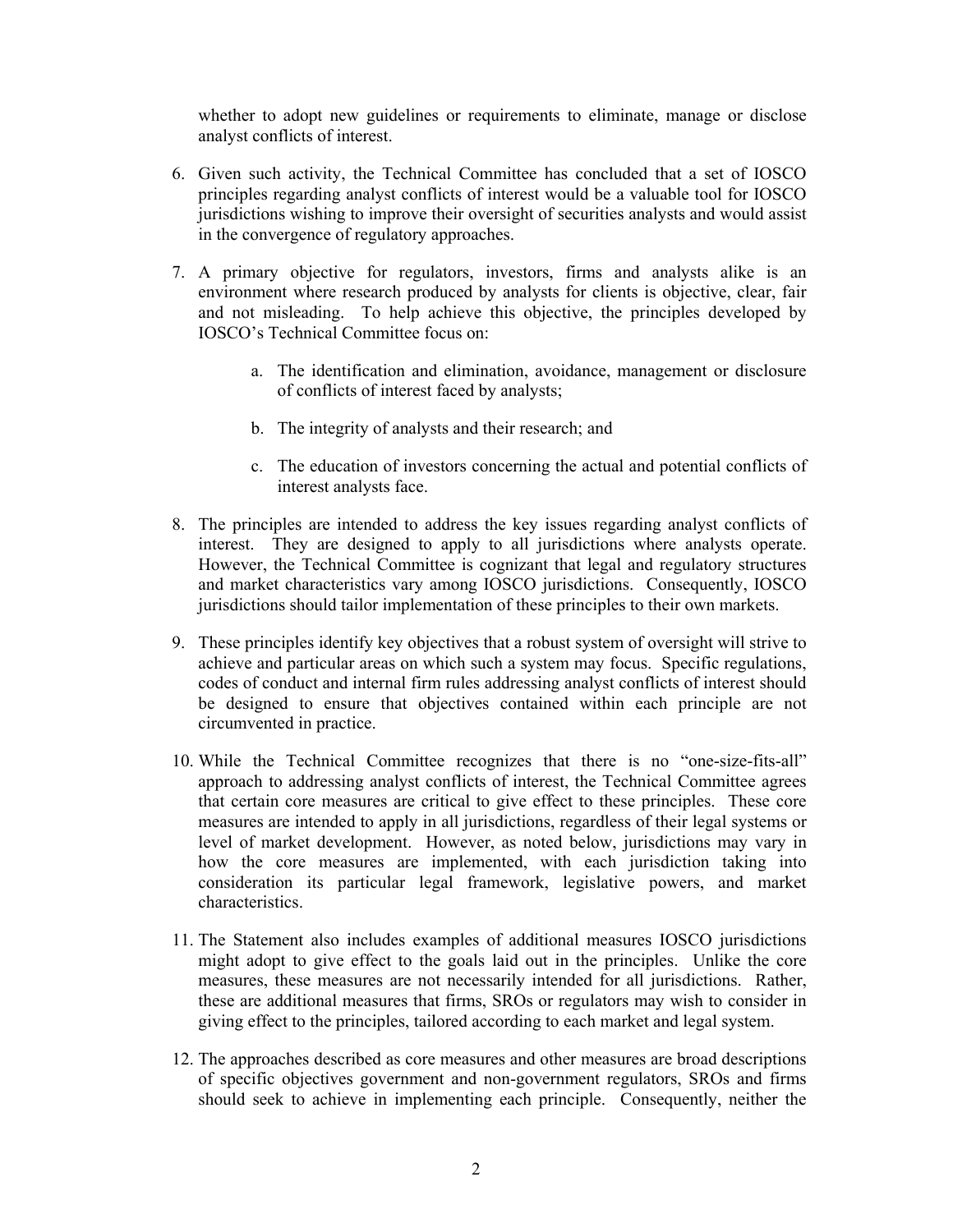principles nor the core measures and other measures describing how the principles are given effect are designed themselves to serve as regulations, rules, specific codes of conduct or internal firm rules. Rather, the objectives and concepts underlying the principles and measures should be considered in adopting regulations, rules or codes of conduct in ways that take into account how a particular market or legal system functions.

- 13. The principles themselves and the measures described in this Statement are not intended to be all-inclusive. Rather, this Statement reflects the current understanding of the Technical Committee of the types of conflicts of interest analysts face and how these conflicts can be addressed. The Technical Committee intends to review these principles and measures on an ongoing basis and revise them if need be.
- 14. Although focusing on the activities of sell-side analysts, many of these principles and mechanisms for implementing the principles may be equally applicable to other types of securities analysts.
- 15. The IOSCO Technical Committee also intends to monitor implementation of these principles among its members.

### **II. PRINCIPLES**

As noted in the Technical Committee's Report on Securities Analysts, the actual and potential conflicts of interest analysts face differ from jurisdiction to jurisdiction, and even from firm to firm. However, the Technical Committee agrees that, as a fundamental matter, addressing these conflicts requires mechanisms that eliminate or manage the conflicts of interest. Consequently, securities regulators, SROs or firms, as appropriate, should analyze the types of conflicts of interest that exist and adopt measures that eliminate, limit, manage or disclose these conflicts.

The form these measures take must be tailored according to local market circumstances and each jurisdiction's legal system. Depending on their own circumstances, regulators, SROs or firms may decide that some conflicts are better managed through limitations or prohibitions, while others are better addressed through disclosure. Likewise, they may decide that some conflicts of interest can only be managed through regulatory requirements. In other cases, the nature of a conflict may be best addressed through internal firm mechanisms, with the firm responsible for ensuring that a recognized conflict is addressed to the satisfaction of regulators or the market. As a result, mechanisms for addressing analyst conflicts of interest may take the form of:

- Government regulation;
- Regulations imposed by an independent, non-governmental statutory regulator;
- Binding rules imposed by an SRO; or
- Industry codes of conduct that are strictly applied and enforced.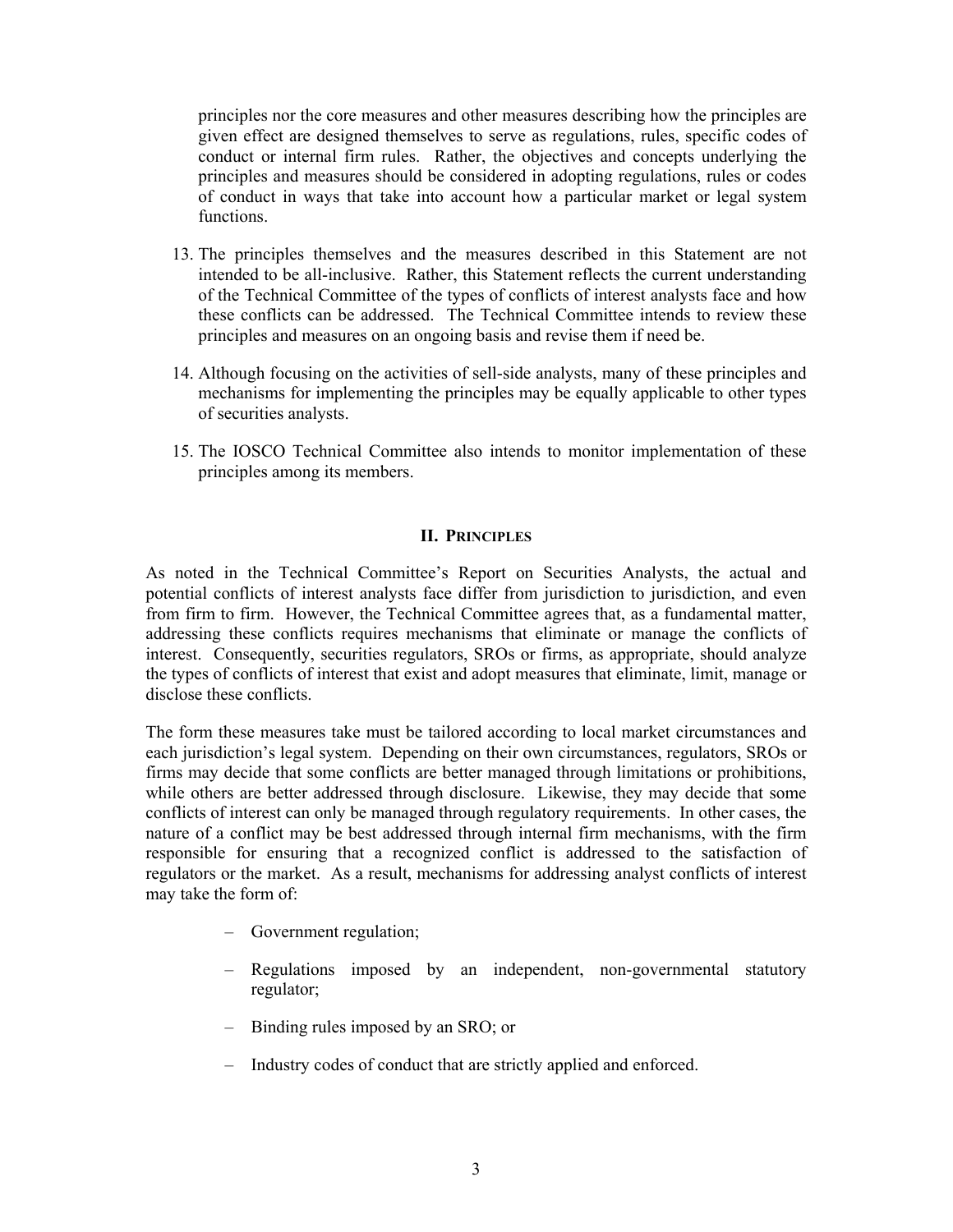Regardless of the specific mechanism employed to eliminate, avoid, manage or disclose analyst conflicts of interest, the following principles identify key areas that the overall oversight system should address.

# **1. Analyst Trading and Financial Interests**

*Principle 1: Mechanisms should exist so that analysts' trading activities or financial interests do not prejudice their research and recommendations.* 

Analysts provide investors with research and recommendations regarding the securities of public issuers. Analysts can face a conflict of interest insofar as these recommendations influence the decisions investors make. An analyst whose research and opinions are widely respected can affect the price of a security through his or her recommendations. If an analyst has a financial interest in an issuer that he or she reviews, this interest may conflict with the analyst's ability to provide clear and unbiased research accurately reflecting what the analyst believes is the issuer's true financial prospects. Consequently, jurisdictions should be aware of this conflict of interest and consider approaches to address it.

### *Core Measures*

The IOSCO Technical Committee believes the following are core measures aimed at preventing analysts' research and recommendations from being prejudiced by their financial interests or trading activities:

- Prohibiting analysts from trading in securities or related derivatives of an issuer they review in a manner contrary to their outstanding recommendations, except in special circumstances subject to pre-approval by compliance or legal personnel;
- Prohibiting analysts from covering an issuer, where the analyst serves as an officer, director or member of the issuer's supervisory board and requiring disclosure of any such relationship involving individuals related to or associated with the analyst; in the alternative, requiring analysts covering an issuer to disclose if they, or individuals related to or associated with them, serve as officers, directors or members of the issuer's supervisory board;
- Prohibiting analysts from trading securities or related derivatives ahead of publishing research on the issuer of those securities; and,
- Requiring analysts or firms employing the analysts to publicly disclose if the analysts have investment positions or otherwise have financial interests in issuers that the analysts review.

### *Other Measures*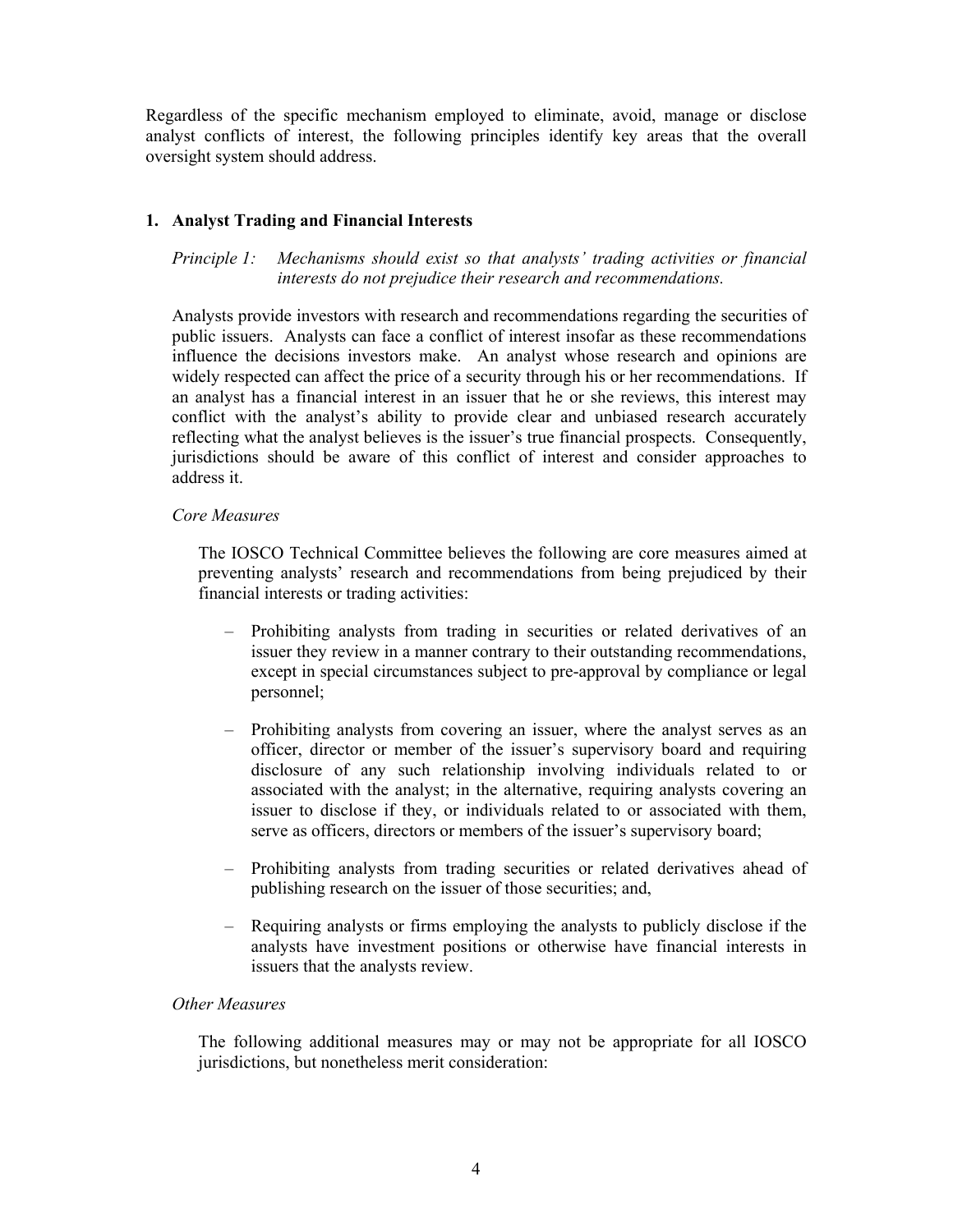- Prohibiting analysts from trading in the securities or related derivatives of issuers and/or industries they review; and,
- Mandating a "holding period" for analyst trading prior to and after issuance of an analyst report.

## **2. Firm Financial Interests and Business Relationships**

*Principle 2.1: Mechanisms should exist so that analysts' research and recommendations are not prejudiced by the trading activities or financial interests of the firms that employ them.* 

The firms that employ analysts may have financial interests or business relationships that present conflicts of interest insofar as these firms influence the research or recommendations of their analysts. Firms that employ analysts may be involved in a variety of businesses, investments or practices that may benefit from favorable research or recommendations issued by the analysts they employ. They also frequently trade securities of the issuers their analysts cover. Depending on the circumstances, these analysts may feel pressure or have an incentive to issue research or recommendations biased in favor of their employers' interests. Securities regulators should be aware of this possibility and consider approaches to addressing these conflicts of interest.

#### *Core Measures*

The IOSCO Technical Committee believes the following are core measures aimed at protecting analysts' research and recommendations from being prejudiced by the financial interests or trading activities of the firms that employ the analysts:

- Requiring analysts, or firms employing analysts, to publicly disclose if an analyst's firm makes a market for securities of an issuer that the analyst reviews or if the firm has a significant financial interest in the issuer;
- Requiring analysts or the firms employing analysts to publicly disclose if individuals employed by or associated with the firm serve as officers, directors, or members of the supervisory board of an issuer that the analysts review; and,
- Prohibiting firms that employ analysts from improperly trading securities or related derivatives ahead of the analyst publishing research on the issuer of those securities.

#### *Other Measures*

The following additional measures may or may not be appropriate for all IOSCO jurisdictions, but nonetheless merit consideration:

– Prohibiting analysts from covering an issuer in which members of the analyst's firm serve as officers, directors or members of the supervisory board; and,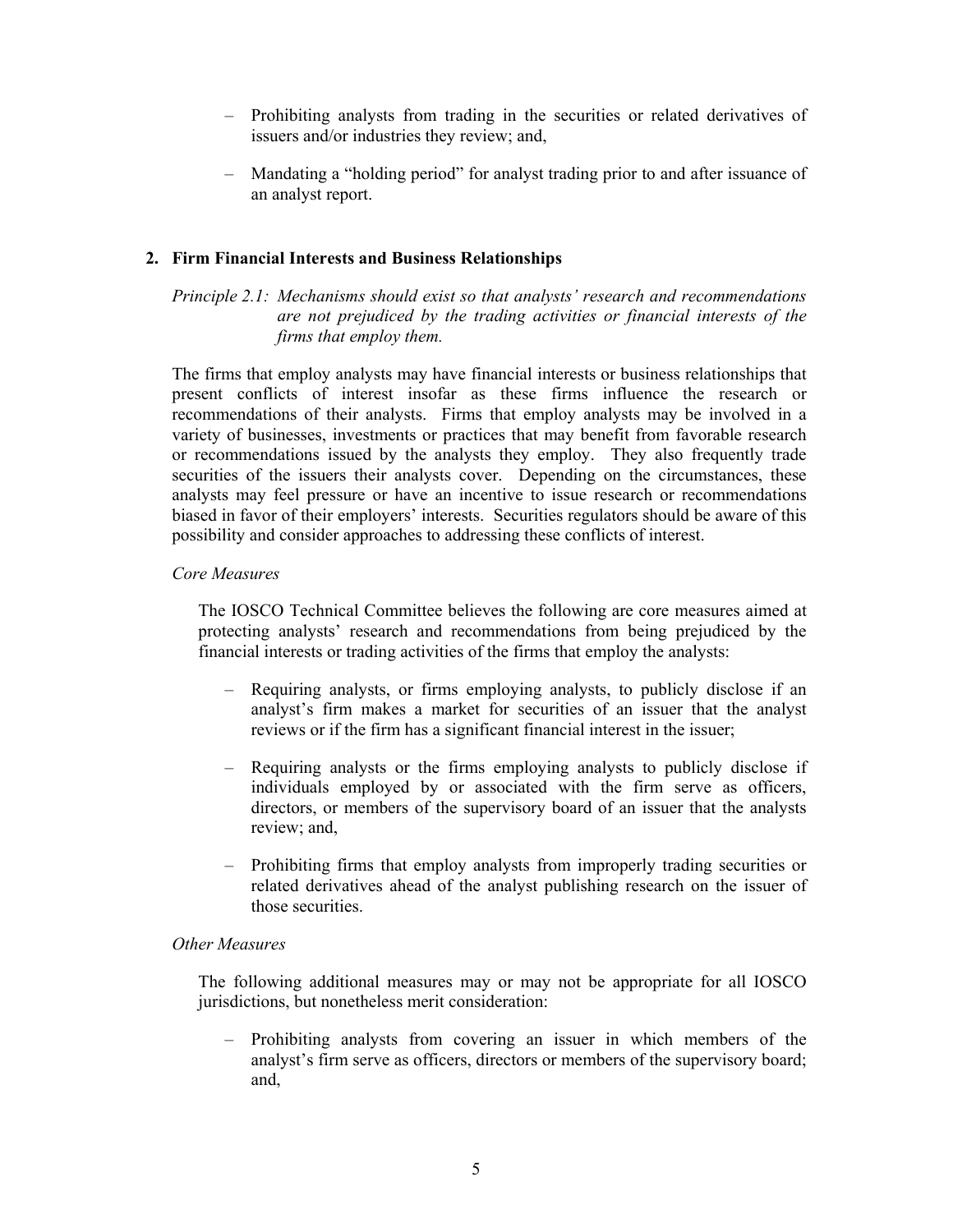– Requiring analysts and/or the firms that employ them, to file with a regulator, SRO or independent authority or otherwise publicly disclose their research reports after a period of time has passed.

# *Principle 2.2: Mechanisms should exist so that analysts' research and recommendations are not prejudiced by the business relationships of the firms that employ them.*

In many cases, the firms that employ analysts also provide investment banking or other services to the issuers that the analysts cover. As such, the promise of favorable reviews may encourage an issuer to engage the services of a particular firm — creating a conflict of interest for the analyst. The nature of such conflicts, however, can vary considerably, depending on the type of business relationship.

### *Core Measures*

The IOSCO Technical Committee believes the following are core measures aimed at preventing analysts' research and recommendations from being prejudiced by the business relationships of the firms that employ them:

- Establishing robust information barriers between analysts and a firm's other divisions in order to limit the potential for conflicts of interest and prevent other individuals in the firm from attempting to influence analysts' research;
- Prohibiting firms that employ analysts from promising issuers favorable research coverage, specific ratings, or specific target prices in return for a future or continued business relationship, service or investment; and,
- Prohibiting analysts from participating in investment banking sales pitches and road shows.

#### *Other Measures*

- Requiring analysts or the firms that employ analysts to publicly disclose if an analyst's firm is seeking, has, or recently has had an investment banking relationship with an issuer that the employer reviews;
- Mandating "quiet periods" immediately before and after a securities offering underwritten or managed by an investment firm employing an analyst, during which time the analyst may not publish research reports about the issuer;
- Requiring analysts to disclose the selection criteria for the issuers they cover and to give notice promptly of cessation of coverage of an issuer; and,
- Requiring analysts to certify under oath that the opinions they express and recommendations they make in research reports and/or public appearances are, in fact, the opinions they themselves hold.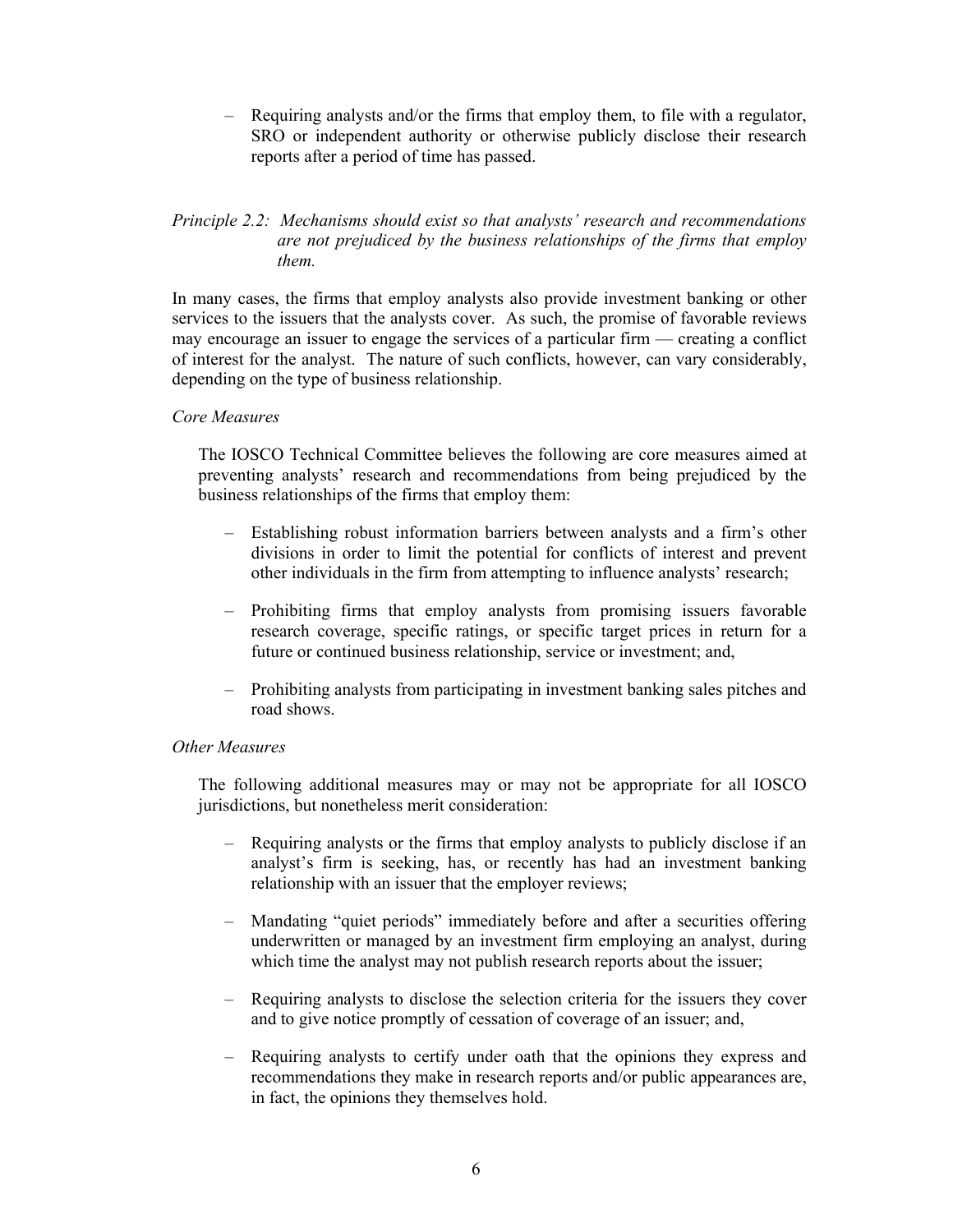# **3. Analysts' Reporting Lines and Compensation**

### *Principle 3: Reporting lines for analysts and their compensation arrangements should be structured to eliminate or severely limit actual and potential conflicts of interest.*

In many jurisdictions, actual and potential conflicts of interest arise for analysts because of the manner of compensation and reporting structure within their firms. The investing public has a right to expect objectivity in analysts' recommendations. Where an analyst's likelihood for promotion or financial bonus depends on his or her ability to promote the firm's investment banking business or promote shares that the analyst's employer has underwritten, objectivity may be compromised because the analyst's interests and those of the investing public diverge. The degree to which reporting and compensation structures present conflicts of interest for analysts varies considerably; in some jurisdictions, analysts are largely salaried employees and do not report to anyone outside the firm's research department. However, given the direct conflict of interest that reporting lines and compensation arrangements may pose, regulators should be particularly aware of the source of conflict, and, where it exists, establish mechanisms to manage, limit or disclose it.

### *Core Measures*

The IOSCO Technical Committee believes the following are core measures necessary to structure analyst compensation and reporting arrangements to eliminate or severely limit actual and potential conflicts of interest:

- Prohibiting analysts from reporting to the investment banking function;
- Prohibiting analyst compensation from being directly linked to specific investment banking transactions;
- Adopting mechanisms within firms to safeguard reporting line and compensation structures to protect analysts' independence; and,
- Prohibiting the investment banking function from pre-approving analyst reports or recommendations, except in circumstances subject to oversight by compliance or legal personnel where investment banking personnel review a research report for factual accuracy prior to publication.

### *Other Measures*

- Requiring analysts or the firms employing analysts to disclose how the analysts they employ are compensated and to whom the analysts report;
- Requiring analysts or the firms employing analysts to disclose if an analyst receives compensation that is based, in whole or in part, on the firm's investment banking revenues; and,
- Prohibiting analysts from participating in investment banking activities.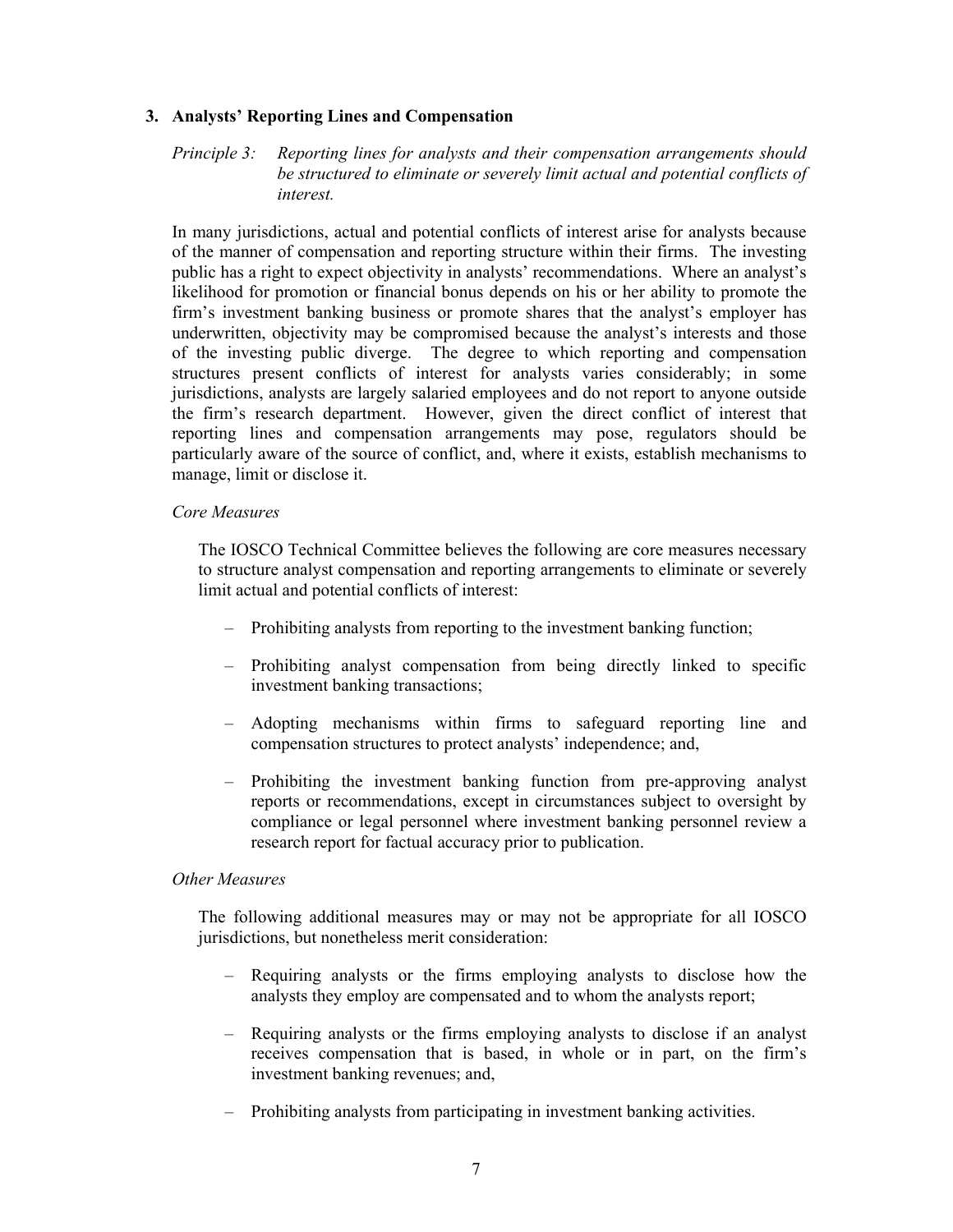### **4. Firms' Compliance Systems and Senior Management Responsibility**

*Principle 4: Firms that employ analysts should establish written internal procedures or controls to identify and eliminate, manage or disclose actual and potential analyst conflicts of interest.*

Requirements imposed by regulators, SROs and industry associations do not discharge firms from their own responsibilities to actively identify and address, through their own internal mechanisms, the conflicts of interest that may influence the research and recommendations made by the analysts they employ. As with all procedures and controls within a firm, senior management bears ultimate responsibility for the adequacy and enforcement of written internal procedures and controls designed to identify and eliminate, manage or disclose analyst conflicts of interest.

The mechanisms firms can employ to address these potential conflicts will vary according to the size and activities of the firm. Some of these mechanisms may be voluntarily adopted, while others may be required by regulators, SROs or industry associations.

#### *Core Measures*

The IOSCO Technical Committee believes the following is a core measure necessary to establish written internal procedures or controls to identify and eliminate, manage or disclose actual and potential analyst conflicts of interest:

– Requiring firms that employ analysts to have written internal procedures for addressing actual and potential analyst conflicts of interest.

### **5. Outside Influence**

# *Principle 5: The undue influence of issuers, institutional investors and other outside parties upon analysts should be eliminated or managed.*

Issuers and large shareholders often have a deep interest in the reviews provided by securities analysts because these reviews can encourage or dissuade investors from purchasing or selling shares of a company. These outside parties may try to pressure an analyst into making a favorable recommendation through a variety of means, ranging from monetary bribes to refusing to provide the analyst with key information provided to the analyst's competitors. In some cases, such pressure may be viewed as a form of fraud and/or market manipulation.

### *Core Measures*

The IOSCO Technical Committee believes the following are core measures to eliminate or manage the undue influence of outside parties:

– Requiring that analysts, or the firms that employ analysts, publicly disclose whether the issuer or other third party provided any compensation or other benefit in connection with a research report; and,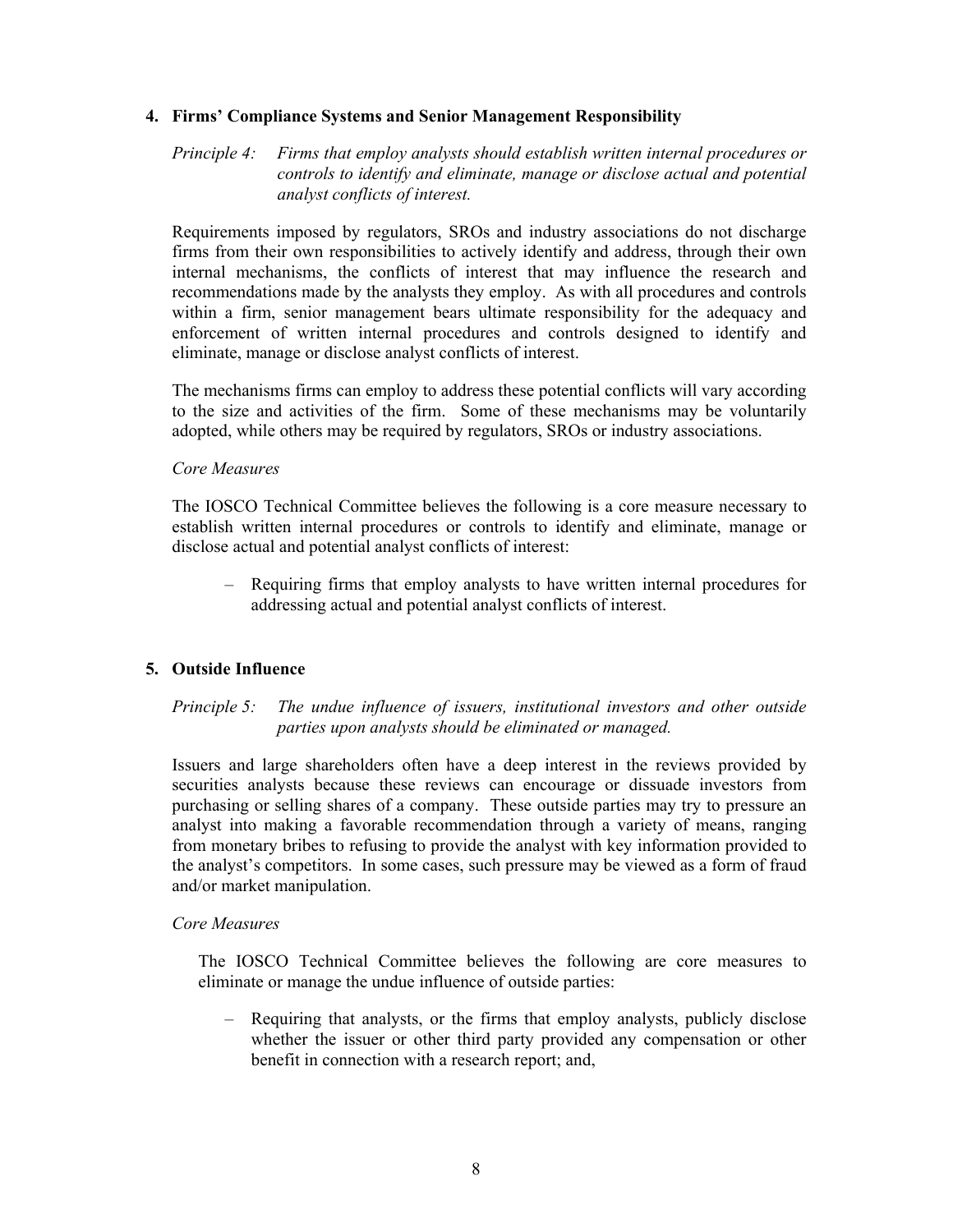– Prohibiting issuers from selectively disclosing material information to one analyst and not other analysts, except as specifically permitted by law or regulations.

#### *Other Measures*

The following additional measures may or may not be appropriate for all IOSCO jurisdictions, but nonetheless merit consideration:

- Requiring analysts or the firms that employ analysts to broadly and/or simultaneously disseminate their research reports according to standard internal procedures;
- Requiring analysts or the firms that employ analysts to disclose their policies and procedures for disseminating research reports; and,
- Prohibiting analysts from accepting, or requiring analysts to publicly disclose, any separate compensation they receive from issuers they review or from institutional investors or other outside parties.

# **6. Clarity, Specificity and Prominence of Disclosure**

*Principle 6: Disclosures of actual and potential conflicts of interest should be complete, timely, clear, concise, specific and prominent.* 

Insofar as analysts face conflicts of interest, the complete nature of these conflicts should be disclosed, in a timely fashion, to investors who might rely on the recommendations or research these analysts provide. What, how and in what form these disclosures are made will vary according to the nature of the market and the laws and regulations of a particular jurisdiction, as well as the media by which the analyst makes a recommendation (e.g., research report provided to clients, the Internet, public appearances, etc.)

In some cases, however, even disclosures of actual and potential conflicts of interest may be inadequate if the disclosures are difficult to understand or provided in areas of a report or document likely to be overlooked by readers. Similarly, disclosures may use generic language that merely lists a variety of possible conflicts that may or may not apply to the particular analyst, report or circumstance. The Technical Committee believes that certain types of "disclosures" actually defeat the purpose of transparency requirements and limit investors' abilities to make informed choices. Consequently, the Technical Committee believes disclosures mandated of analysts and firms employing analysts should be complete, timely, clear, concise, specific and made in a prominent manner so that investors obtain the full benefit of the information provided.

### **7. Integrity and Ethical Behavior**

#### *Principle 7: Analysts should be held to high integrity standards.*

Investors expect analysts to be both competent and honest. Requirements for honesty lessen the potential that analysts will be swayed by the conflicts of interest they may face.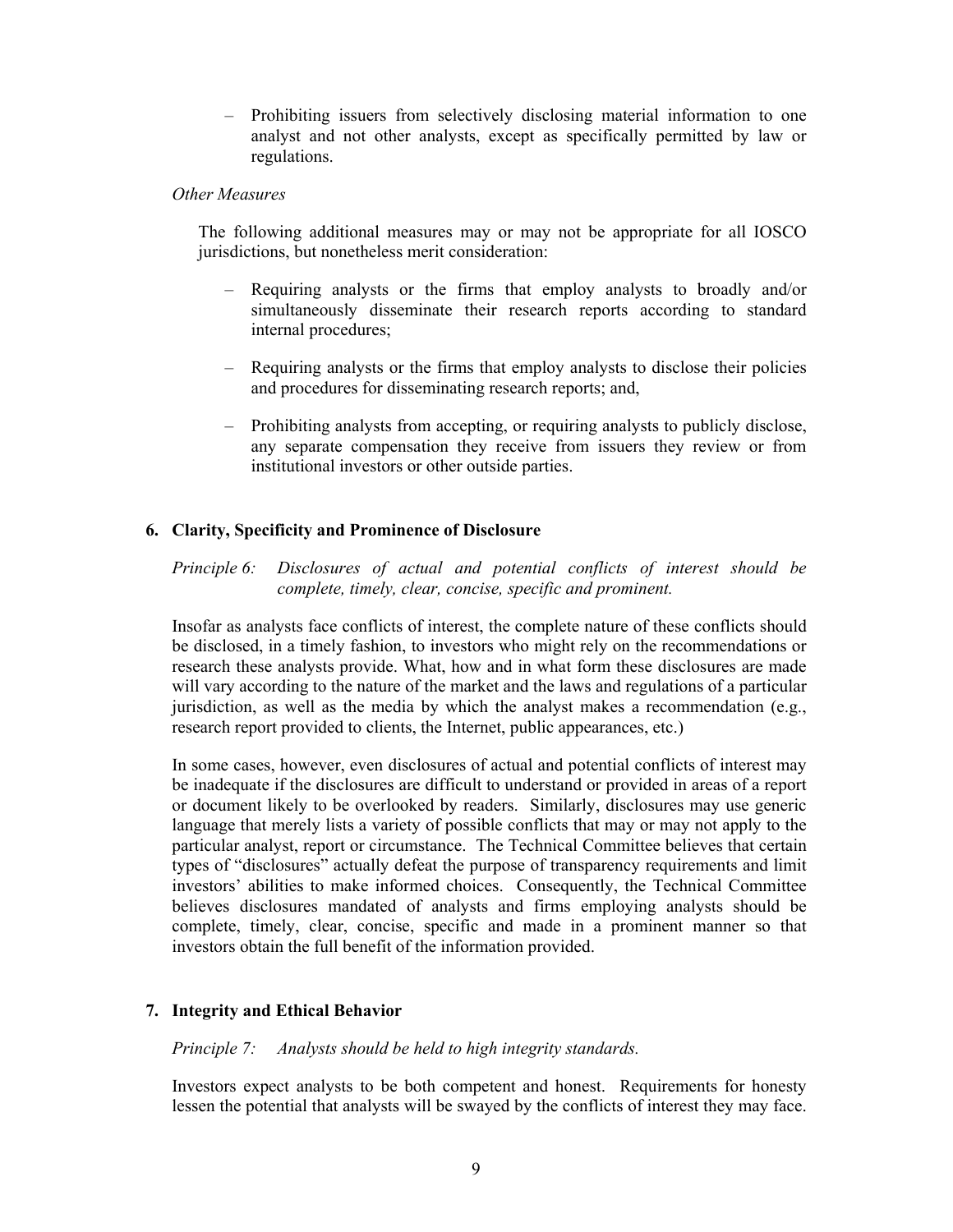Fundamental to the analyst function is that analysts should have a reasonable basis for the analyses and recommendations they disseminate.

# *Core Measures*

The IOSCO Technical Committee believes the following are core measures designed to hold analysts to high standards of integrity:

- Imposing general legal obligations on analysts and/or the firms that employ analysts to act honestly and fairly with clients; and,
- Prohibiting analysts and/or the firms that employ analysts from acting in ways that are misleading or deceptive.

### *Other Measures*

- Imposing "fit and proper" requirements or otherwise prohibiting individuals with criminal records or demonstrably compromised integrity from being employed, indefinitely or for a period of time, as analysts;
- Requiring analysts to take periodic examinations designed to test analysts' knowledge of their legal and ethical duties;
- Making public analysts' disciplinary records;
- Requiring analysts to disclose their professional credentials in research reports distributed to investors;
- Requiring analysts to disclose their real names and license status when making comments on issuers or recommending securities via the media;
- Requiring analysts to define the terms they use when making recommendations;
- Requiring analysts to disclose a breakdown comparison (in percentage or proportion terms) of the number of the different types of recommendations (e.g., "buy", "hold", or "sell") they make over a given time period;
- Requiring analysts to disclose a comparison of the target price forecasted in the past versus the actual price of a covered security over a period of time from the date of the forecast; and,
- Requiring analysts to include in their reports a discussion of the assumptions underlying their recommendations and a sensitivity analysis to help investors understand how changes to these assumptions may affect the analysts' conclusions.